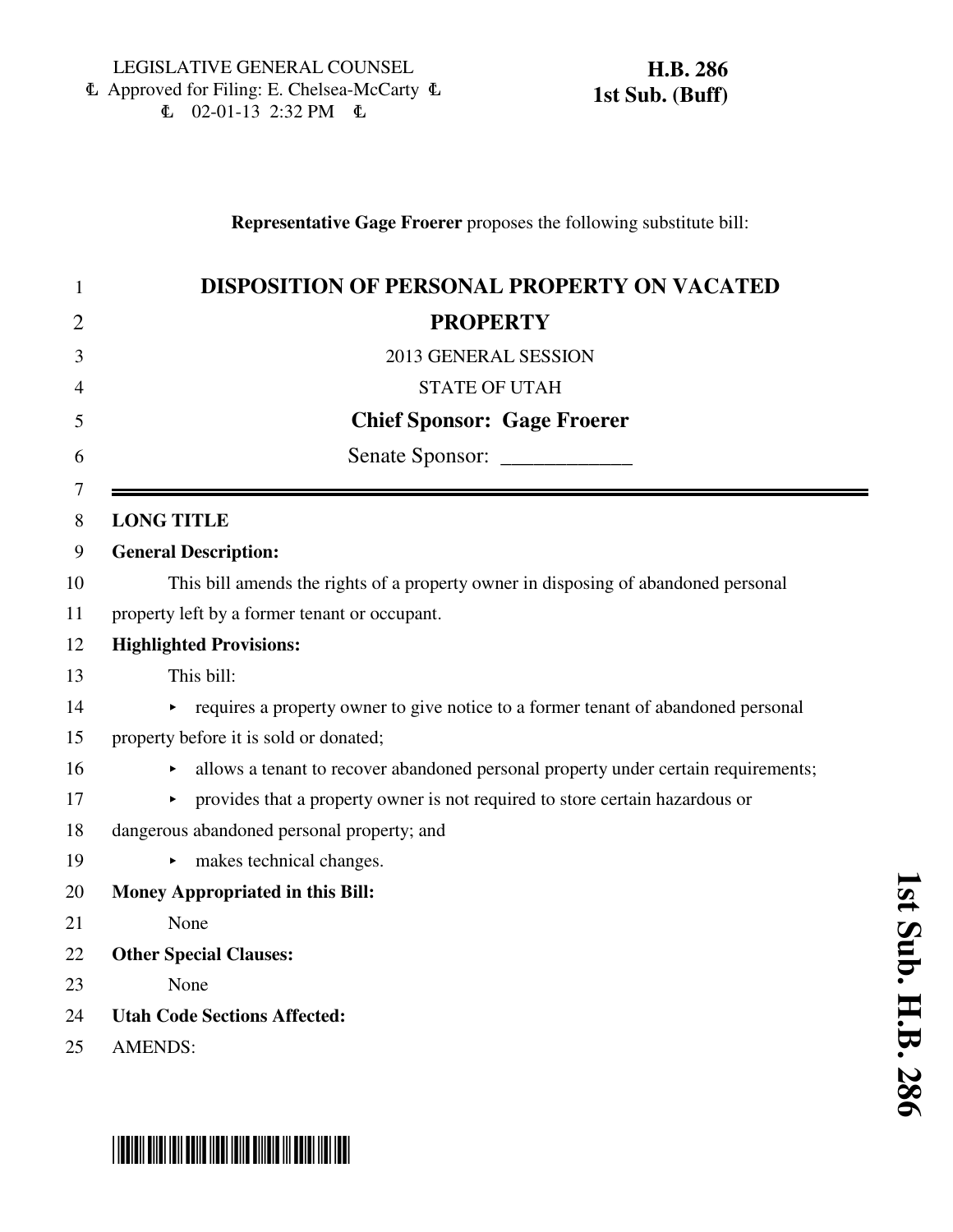# **1st Sub. (Buff) H.B. 286 02-01-13 2:32 PM**

| 78B-6-812, as renumbered and amended by Laws of Utah 2008, Chapter 3                              |
|---------------------------------------------------------------------------------------------------|
| <b>78B-6-816</b> , as renumbered and amended by Laws of Utah 2008, Chapter 3                      |
| Be it enacted by the Legislature of the state of Utah:                                            |
| Section 1. Section <b>78B-6-812</b> is amended to read:                                           |
| 78B-6-812. Order of restitution -- Service -- Enforcement -- Disposition of                       |
| personal property -- Hearing.                                                                     |
| (1) Each order of restitution shall:                                                              |
| (a) direct the defendant to vacate the premises, remove [his] the defendant's personal            |
| property, and restore possession of the premises to the plaintiff, or be forcibly removed by a    |
| sheriff or constable;                                                                             |
| (b) advise the defendant of the time limit set by the court for the defendant to vacate           |
| the premises, which shall be three calendar days following service of the order, unless the court |
| determines that a longer or shorter period is appropriate under the circumstances; and            |
| (c) advise the defendant of the defendant's right to a hearing to contest the manner of           |
| its enforcement.                                                                                  |
| $(2)$ (a) A copy of the order of restitution and a form for the defendant to request a            |
| hearing as listed on the form shall be served in accordance with Section 78B-6-805 by a person    |
| authorized to serve process pursuant to Subsection 78B-8-302(1). If personal service is           |
| impossible or impracticable, service may be made by:                                              |
| (i) mailing a copy of the order and the form to the defendant's last-known address and            |
| posting a copy of the order and the form at a conspicuous place on the premises; or               |
| (ii) mailing a copy of the order and the form to the commercial tenant defendant's                |
| last-known place of business and posting a copy of the order and the form at a conspicuous        |
| place on the business premises.                                                                   |
| (b) A request for hearing by the defendant may not stay enforcement of the restitution            |
| order unless:                                                                                     |
| (i) the defendant furnishes a corporate bond, cash bond, certified funds, or a property           |
| bond to the clerk of the court in an amount approved by the court according to the formula set    |
| forth in Subsection 78B-6-808(4)(b); and                                                          |
| (ii) the court orders that the restitution order be stayed.                                       |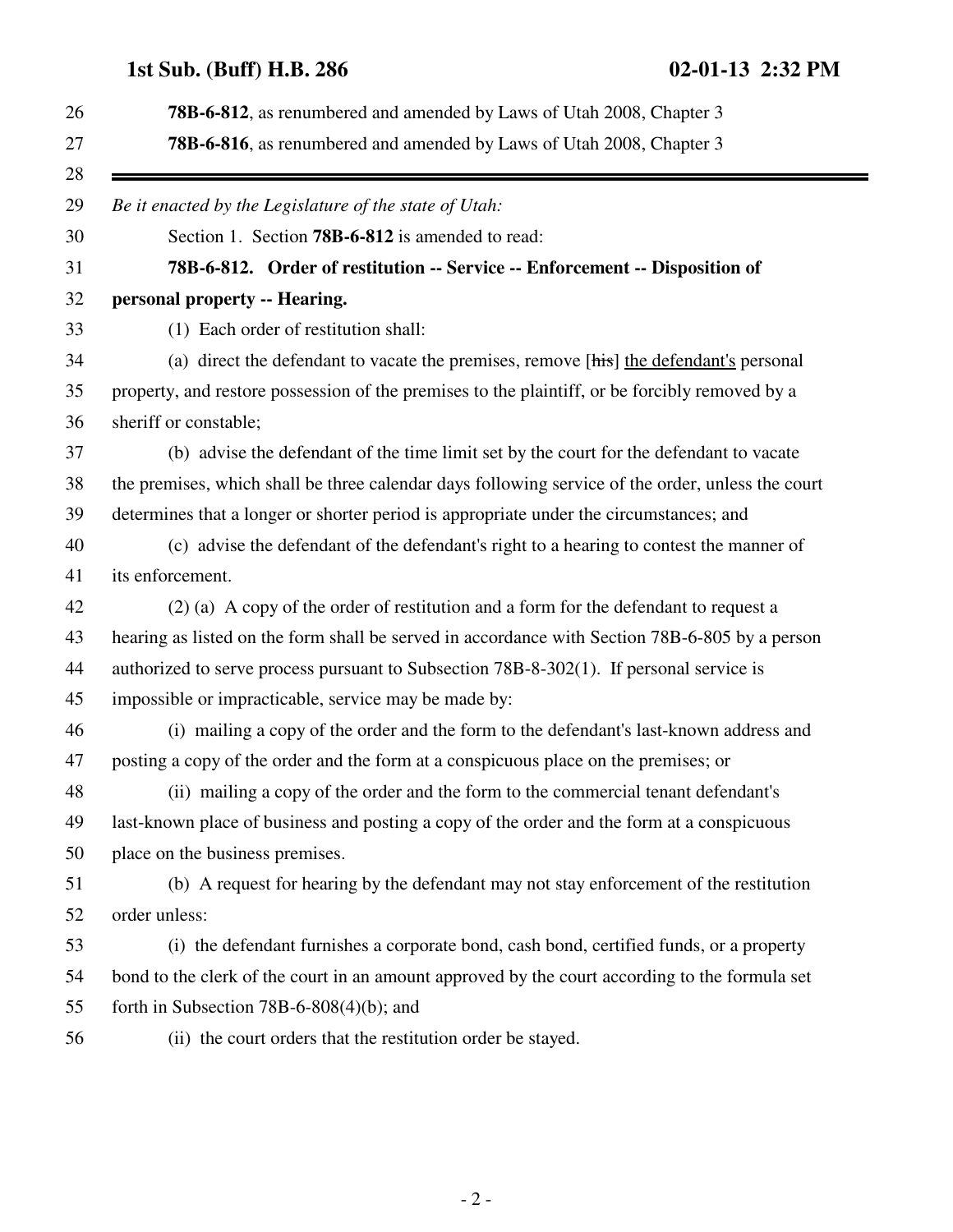## **02-01-13 2:32 PM 1st Sub. (Buff) H.B. 286**

- 57 (c) The date of service, the name, title, signature, and telephone number of the person 58 serving the order and the form shall be legibly endorsed on the copy of the order and the form 59 served on the defendant.
- 60 (d) The person serving the order and the form shall file proof of service in accordance 61 with Rule 4(e), Utah Rules of Civil Procedure.
- 62 (3) (a) If the defendant fails to comply with the order within the time prescribed by the 63 court, a sheriff or constable at the plaintiff's direction may enter the premises by force using the 64 least destructive means possible to remove the defendant.
- 65 (b) Any personal property of the defendant may be removed from the premises by the 66 sheriff or constable and transported to a suitable location for safe storage. The sheriff or 67 constable may delegate responsibility for inventory, moving, and storage to the plaintiff, who 68 shall store the personal property in a suitable place and in a reasonable manner.
- 69 (c) The personal property removed and stored shall be [inventoried by the sheriff or
- 70 constable or the plaintiff who shall keep the original inventory and personally deliver or mail
- 71 the defendant a copy of the inventory immediately after the personal property is removed.]
- 72 considered abandoned property and subject to Section 78B-6-816.
- 73  $[(4)$  (a) After demand made by the defendant within 30 days of removal of personal 74 property from the premises, the sheriff or constable or the plaintiff shall promptly return all of 75 the defendant's personal property upon payment of the reasonable costs incurred for its removal 76 and storage.
- 77 [(b) The person storing the personal property may sell the property remaining in 78 storage at a public sale if:
- 79 [(i) the defendant does not request a hearing or demand return of the personal property 80 within 30 days of its removal from the premises; or
- 81 [(ii) the defendant fails to pay the reasonable costs incurred for the removal and storage 82 of the personal property.]
- $83$  [(c) In advance of the sale, the person storing the personal property shall mail to the 84 defendant's last-known address a written notice of the time and place of the sale.]
- 85 [(d) If the defendant is present at the sale, he may specify the order in which the
- 86 personal property shall be sold, and only so much personal property shall be sold as to satisfy
- 87 the costs of removal, storage, advertising, and conducting the sale. The remainder of the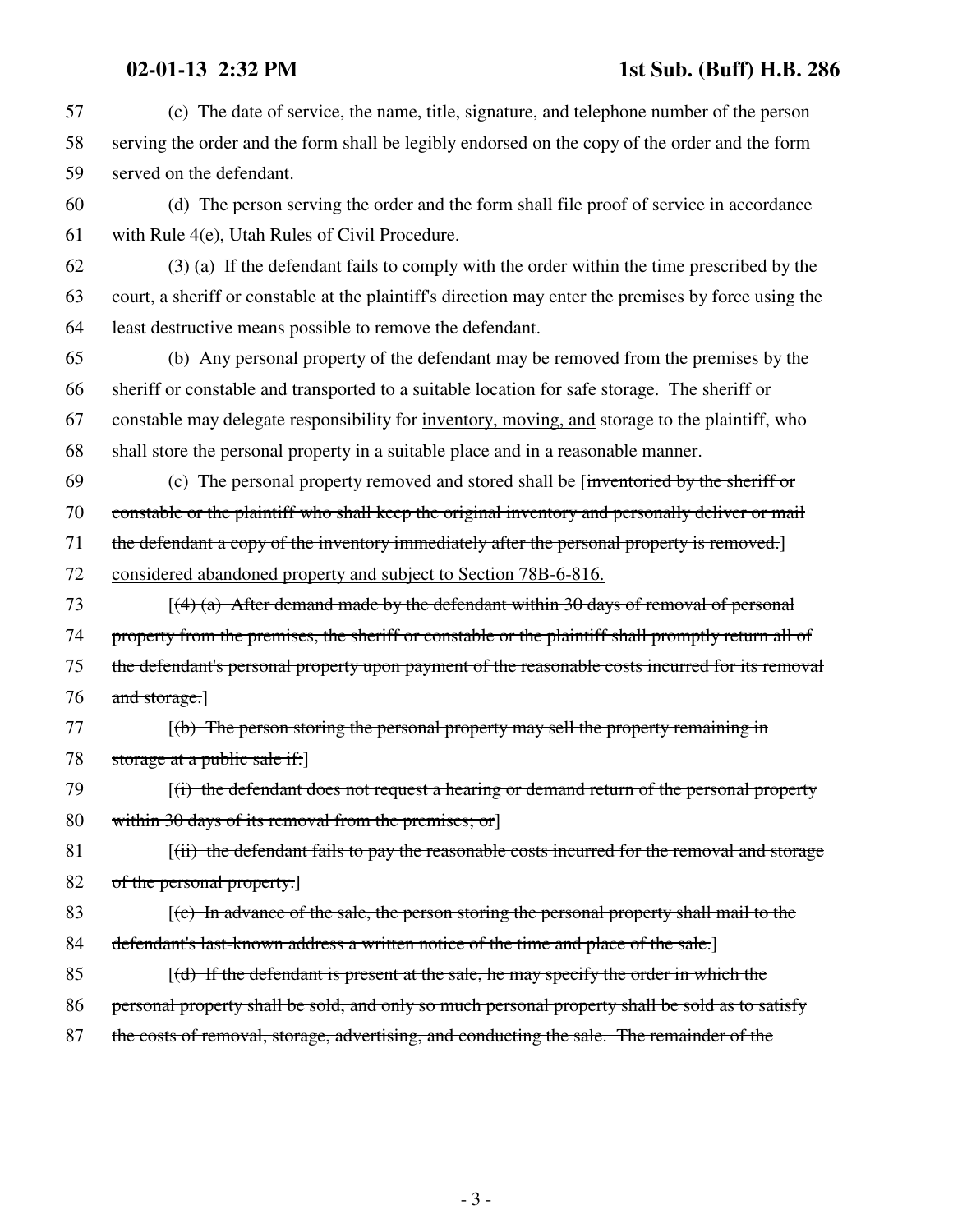# **1st Sub. (Buff) H.B. 286 02-01-13 2:32 PM**

| 88  | personal property, if any, shall be released to the defendant. If the defendant is not present at           |
|-----|-------------------------------------------------------------------------------------------------------------|
| 89  | the sale, the proceeds, after deduction of the costs of removal, storage, advertising, and                  |
| 90  | conducting the sale shall be paid to the plaintiff up to the amount of any judgment the plaintiff           |
| 91  | obtained against the defendant. Any surplus shall be paid to the defendant, if the defendant's              |
| 92  | whereabouts are known. If the defendant's whereabouts are not known, any surplus shall be                   |
| 93  | disposed of in accordance with Title 67, Chapter 4a, Unclaimed Property Act.]                               |
| 94  | $[$ (e) The plaintiff may donate the property to charity if: ]                                              |
| 95  | $(i)$ the defendant does not request a hearing or demand return of the personal property                    |
| 96  | within 30 days of its removal from the premises; or                                                         |
| 97  | $(iii)$ the defendant fails to pay the reasonable costs incurred for the removal and storage                |
| 98  | of the personal property; and]                                                                              |
| 99  | $[(iii)$ the donation is a commercially reasonable alternative.                                             |
| 100 | $[f]$ If the property belonging to a person who is not a defendant is removed and stored                    |
| 101 | in accordance with this section, that person may claim the property by delivering a written                 |
| 102 | demand for its release to the sheriff or constable or the plaintiff. If the claimant provides               |
| 103 | proper identification and evidence of ownership, the sheriff or constable or the plaintiff shall            |
| 104 | promptly release the property at no cost to the claimant.                                                   |
| 105 | $[\frac{(-5)}{4}]$ In the event of a dispute concerning the manner of enforcement of the                    |
| 106 | restitution order, the defendant [or any person claiming to own stored personal property] may               |
| 107 | file a request for a hearing. The court shall set the matter for hearing within 10 calendar days            |
| 108 | from the filing of the request, or as soon thereafter as practicable, and shall mail notice of the          |
| 109 | hearing to the parties.                                                                                     |
| 110 | $[\text{(\textbf{6})}]$ (5) The Judicial Council shall draft the forms necessary to implement this section. |
| 111 | Section 2. Section <b>78B-6-816</b> is amended to read:                                                     |
| 112 | 78B-6-816. Abandoned or foreclosed premises -- Retaking and rerenting or                                    |
| 113 | selling by owner -- Liability of tenant -- Personal property of tenant or foreclosed                        |
| 114 | borrower left on premises.                                                                                  |
| 115 | (1) In the event of abandonment, the owner may retake the premises and attempt to rent                      |
| 116 | them at a fair rental value and the tenant who abandoned the premises shall be liable:                      |
| 117 | (a) for the entire rent due for the remainder of the term; or                                               |
| 118 | (b) for rent accrued during the period necessary to rerent the premises at a fair rental                    |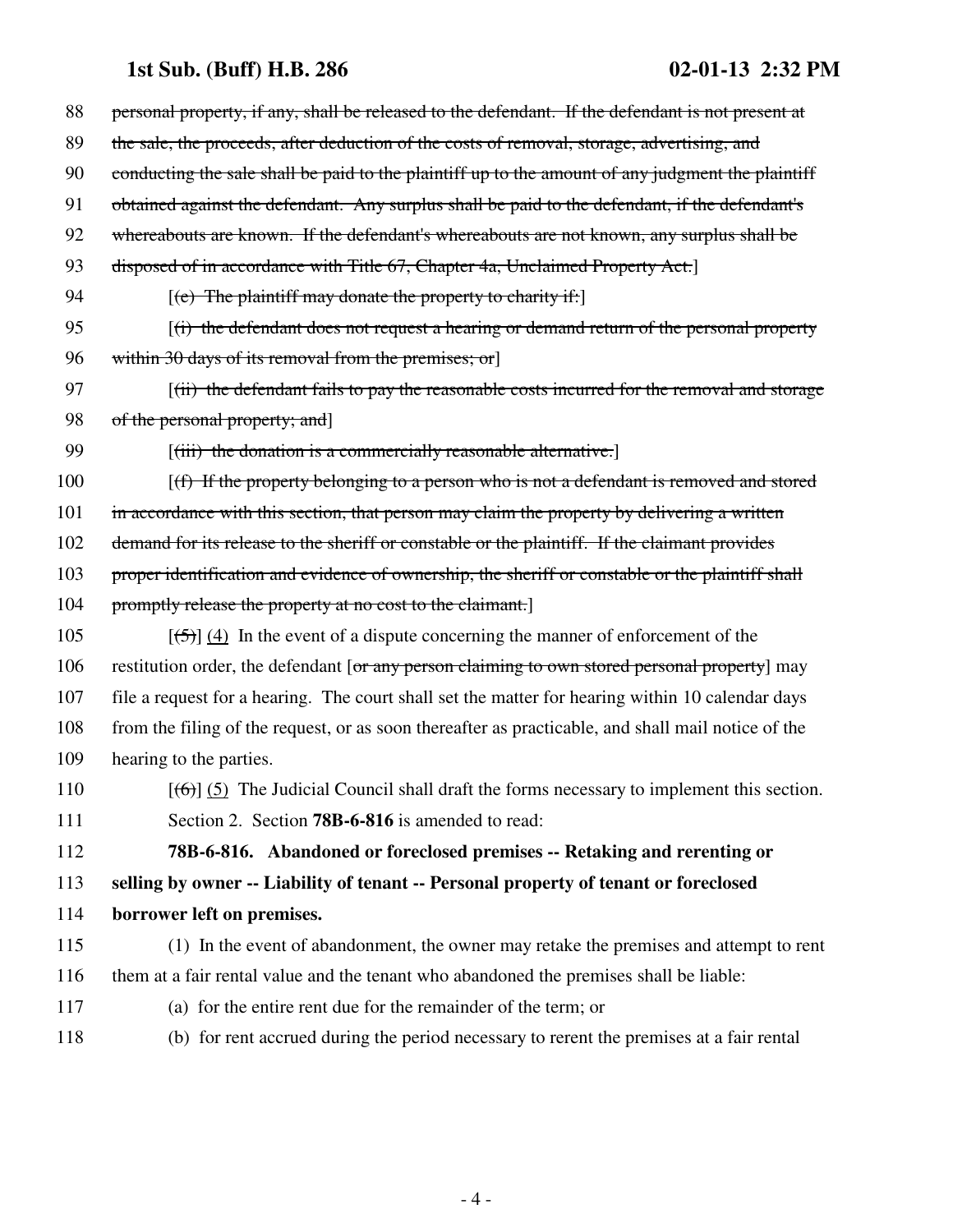## **02-01-13 2:32 PM 1st Sub. (Buff) H.B. 286**

119 value, plus the difference between the fair rental value and the rent agreed to in the prior rental 120 agreement, plus a reasonable commission for the renting of the premises and the costs, if any, 121 necessary to restore the rental unit to its condition when rented by the tenant less normal wear 122 and tear. This Subsection (1) applies, if less than Subsection (1)(a), notwithstanding that the 123 owner did not rerent the premises. 124 (2) (a) If the tenant or a foreclosed borrower has abandoned the premises and has left 125 personal property on the premises, the owner is entitled to remove the personal property from 126 the dwelling, store it for the tenant, and recover actual moving and storage costs from the 127 tenant or foreclosed borrower. 128 (b) (i) The owner shall [make reasonable efforts to notify the tenant of the location of 129 the personal property.] mail to the last known address for the tenant or foreclosed borrower a 130 notice that the personal property is considered abandoned. 131 (ii) The tenant or foreclosed borrower shall recover the personal property within 15 132 days from the date the notice was sent, including payment of any costs of inventory, moving, 133 and storage. 134  $[(iii)$  If  $(iii)$  Except as provided in Subsection (5), if the personal property has been in 135 storage for  $\sqrt{6}$  storage for  $\sqrt{30}$  at least 15 days and the tenant or foreclosed borrower has made no 136 reasonable effort to recover it from the date notice was sent and the tenant or foreclosed 137 borrower fails to recover the personal property, pay the costs associated with the inventory, 138 removal, and storage and no court hearing on the personal property is pending, the owner may: 139 (A) sell the personal property at a public sale and apply the proceeds toward any 140 amount the tenant or foreclosed borrower owes; or 141 (B) donate the personal property to charity if the donation is a commercially reasonable 142 alternative. 143 (c) Any money left over from the public sale of the personal property shall be handled 144 as specified in Title 67, Chapter 4a, Part 2, Standards for Determining When Property is 145 Abandoned or Unclaimed. 146 (d) Nothing contained in this act shall be in derogation of or alter the owner's rights 147 under Title 38, Chapter 3, Lessors' Liens[.], or any other contractual liens or rights. 148 (3) If abandoned personal property is determined to belong to a person who is the 149 tenant, foreclosed borrower, or an occupant, the tenant, foreclosed borrower, or occupant may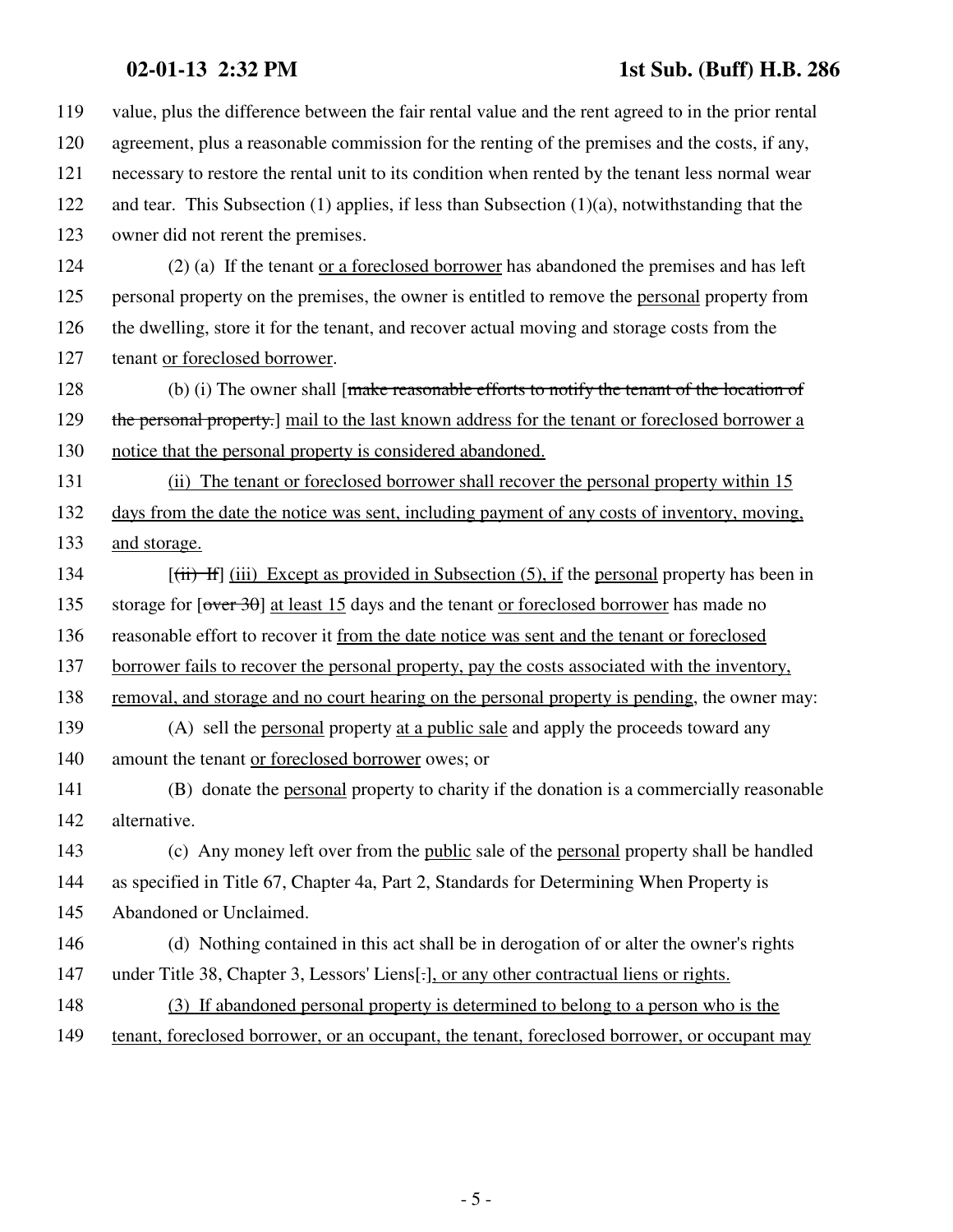# **1st Sub. (Buff) H.B. 286 02-01-13 2:32 PM**

| 150 | claim the personal property by delivery of a written demand with evidence of ownership of the   |
|-----|-------------------------------------------------------------------------------------------------|
| 151 | personal property within 15 days after the notice described in Subsection $(2)(b)$ is sent. The |
| 152 | owner may not be liable for the loss of the abandoned personal property if the written demand   |
| 153 | is not received.                                                                                |
| 154 | (4) A tenant, foreclosed borrower, or occupant has no recourse for damage or loss if the        |
| 155 | tenant, foreclosed borrower, or occupant fails to recover any abandoned personal property as    |
| 156 | required in this section.                                                                       |
| 157 | (5) An owner is not required to store the following abandoned personal property:                |
| 158 | (a) chemicals, pests, potentially dangerous or other hazardous materials;                       |
| 159 | (b) animals, including dogs, cats, fish, reptiles, rodents, birds, or other pets;               |
| 160 | (c) gas, fireworks, combustibles, or any item considered to be hazardous or explosive;          |
| 161 | (d) garbage;                                                                                    |
| 162 | (e) perishable items; or                                                                        |
| 163 | (f) items that when placed in storage might create a hazardous condition or a pest              |
| 164 | control issue.                                                                                  |
| 165 | (6) Items listed in Subsection (5) may be properly disposed of by the owner                     |
| 166 | immediately upon determination of abandonment. A tenant, foreclosed borrower, or occupant       |
| 167 | may not recover for disposal of abandoned items listed in Subsection (5).                       |
| 168 | (7) Notice of any public sale shall be mailed to the last known address of the tenant,          |
| 169 | foreclosed borrower, or occupant at least five calendar days prior to the public sale.          |
| 170 | (8) If the tenant, foreclosed borrower, or occupant is present at the public sale:              |
| 171 | (a) the tenant, foreclosed borrower, or occupant may specify the order in which the             |
| 172 | personal property shall be sold;                                                                |
| 173 | (b) the owner may sell only as much personal property necessary to satisfy the amount           |
| 174 | due under the rental agreement, promissory note and statutorily allowed damages, costs, and     |
| 175 | fees associated with the abandoned items; and                                                   |
| 176 | (c) any unsold personal property shall be released to the tenant, foreclosed borrower, or       |
| 177 | occupant.                                                                                       |
| 178 | (9) If the tenant, foreclosed borrower, or occupant is not present at the public sale:          |
| 179 | (a) all items may be sold; and                                                                  |
| 180 | (b) any surplus amount over the amount due to the owner shall be paid to the tenant,            |